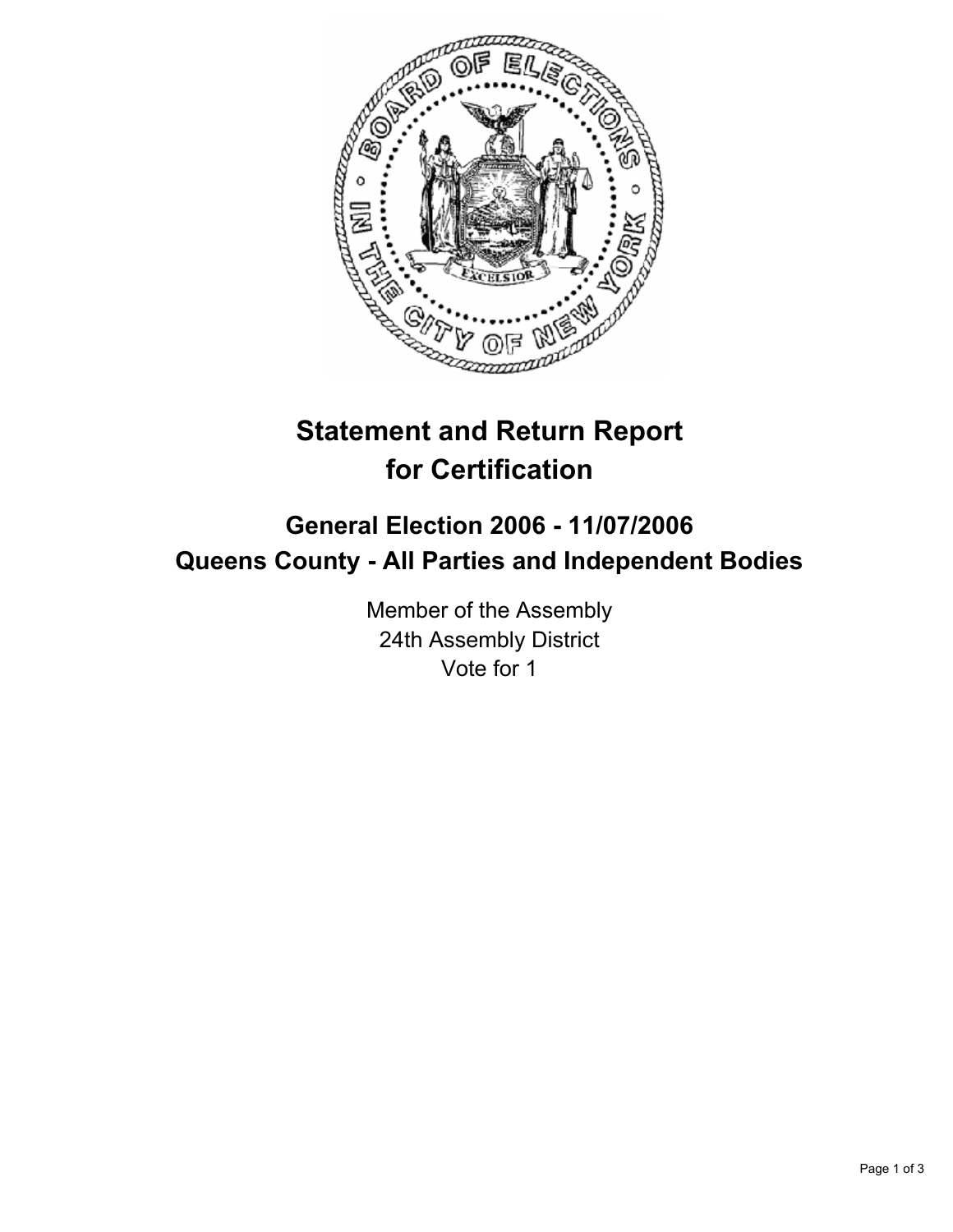

### **Assembly District 24**

| PUBLIC COUNTER                   | 25,998 |
|----------------------------------|--------|
| <b>EMERGENCY</b>                 | 39     |
| ABSENTEE/MILITARY                | 597    |
| <b>AFFIDAVIT</b>                 | 262    |
| <b>Total Ballots</b>             | 27,008 |
| MARK S WEPRIN (DEMOCRATIC)       | 18,159 |
| MARK S WEPRIN (WORKING FAMILIES) | 1,147  |
| ARGENTINA (WRITE-IN)             |        |
| <b>JERRY CRONIN (WRITE-IN)</b>   |        |
| KENNETH DELLEQUILA (WRITE-IN)    |        |
| MARY B. GALLA (WRITE-IN)         |        |
| NORA MARINO (WRITE-IN)           |        |
| <b>Total Votes</b>               | 19,311 |
| Unrecorded                       | 7,697  |